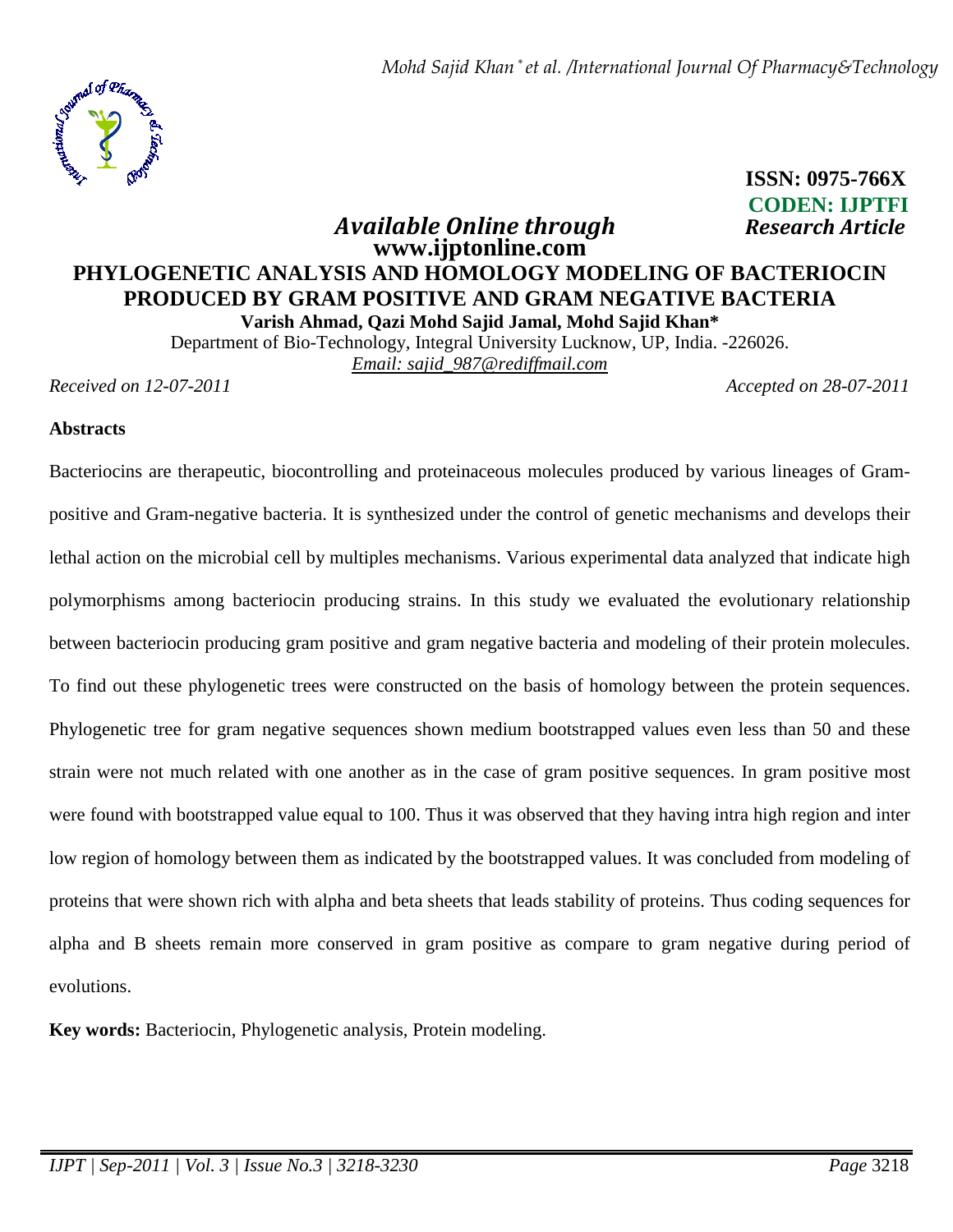#### **Introduction**

Microbes produce an extraordinary array of microbial defense systems. These include classical antibiotics, metabolic by-products, lytic agents, antimicrobial compounds, including organic acids, hydrogen peroxide and proteins-bacteriocins, The term bacteriocin encompasses an array of structurally different molecules produced by a number of phylogenetically distinct Gram-positive and Gram-negative bacteria groups. Bacteriocins have been characterized as molecules of high antimicrobial property even at low concentrations, provoking the microbial survival inhibition by antibiosis.

**(17,18)** that can inhibit the growth of various pathogens. A number of studies have reported the antagonistic properties of bacteriocin against many common gastro enteric pathogens, e.g. *Salmonella* sp. **(16)**. *Escherichia coli* O157:H7 **(1)** *Clostridium perfringen, Campylobacter jejuni* **(14***), Listeria monocytogenes* and *Helicobacter pylori* (**19**). Antagonist action exerted by bacteriocin producing bacteria on other bacteria inserted in the same environment is defined as Antibiosis **(15).** The possible mechanism of bacteriocin resistance of gram negative and some gram positive bacteria has been suggested to be associated with the barrier properties of the outer membrane and cell wall **(1)).** In addition, antimicrobial production by probiotic or lactic acids bacteria might play role during in vivo interactions occurring in the human gastrointestinal tract and other mucosal membranes hence contributing to gut health**.** The action of active metabolites occurs by binding with specific receptors present on the target microbial cell surface. After binding with these receptors, various mechanisms act, by isolated or concomitant way, causing the microbial cell killing **(12).** Most Bacteriocins are synthesized as biologically inactive prepeptides carrying an N-terminal leader peptide that is attached to the C-terminal propeptide. **(6).** Regulatory systems consist of signal – producing proteins, a membrane bound histidine protein kinase (HPK), and a cytoplasm response regulator (RR) **(8).** 16S rDNA has been used to classify ruminal bacteria, but some ruminal bacteria have outer membranes even though they are most closely related to Gram-positive species (e.g. *Selenomonas ruminantium* and *Megasphaera elsdenii* ) **(10).**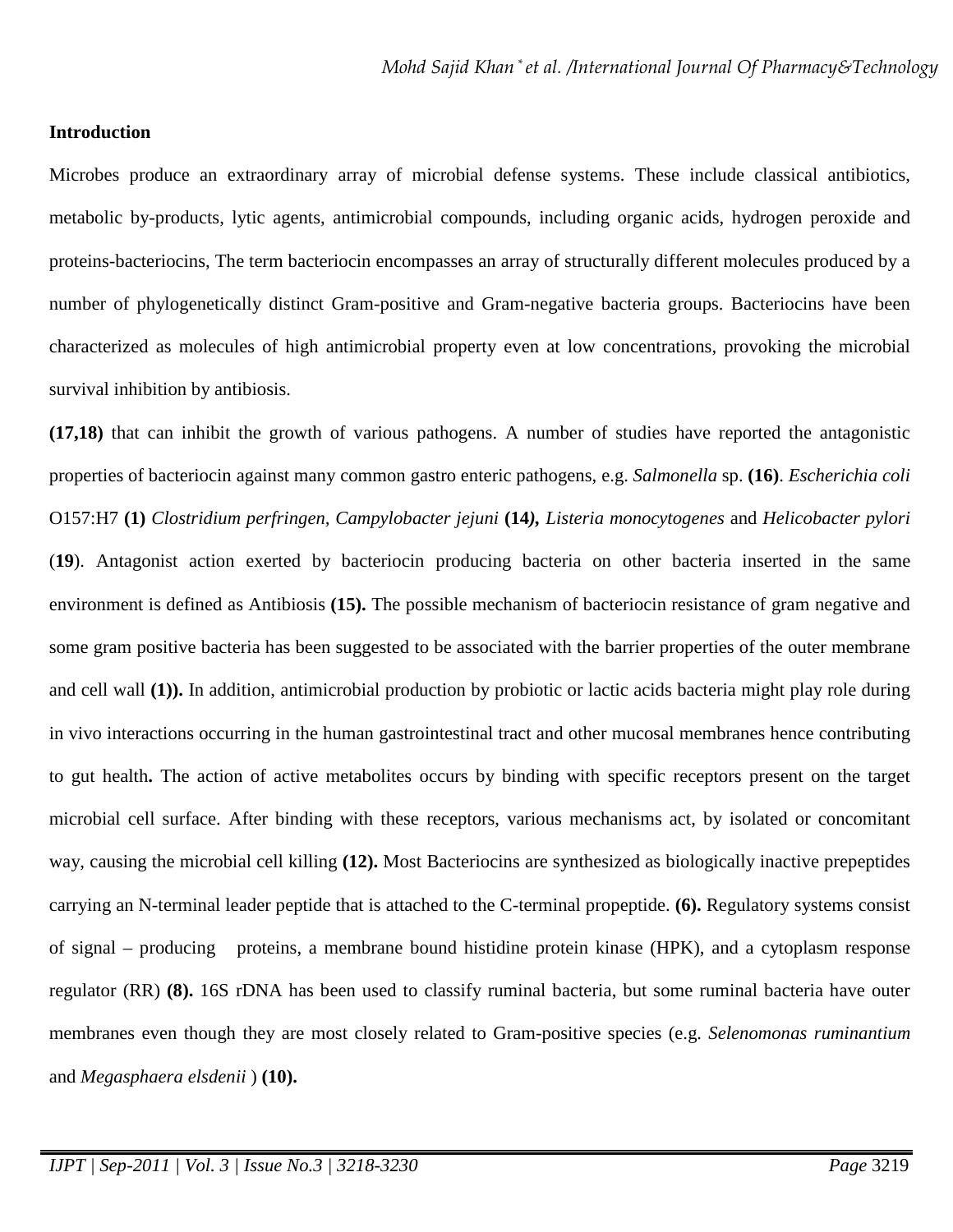*Mohd Sajid Khan \* et al. /International Journal Of Pharmacy&Technology*

The plasmids isolated vary greatly in size , ranging from 6.0 kb for the pediocin SJ-I-associated plasmid **(3)** to 131 kb for the plasmid associated with lactococcin A production in *L .lactis* **(21).** Colicins, those Bacteriocins produced by *E .Coli*, serve as a model system for investigations of Bacteriocins structure- function relationships, genetic organization, and their ecological role and evolutionary history. Colicins expression is often dependent on host regulatory **(4).** Sequence homologies between the genes and the peptide precursors of Nisin, Subtilin and Epidermin – Nisin, Subtilin and Epidermin are produced by *S. lactis* ATCC 11454, *B.subtilis* ATCC 6633 and *Staphylococcus epidermis Tu* 3298 respectively. These are all gram positive eubacteria that have evolved to fit very different ecological niches, but the similarities between the structures of these antibodies and unusual processing requirements suggesting a 'common ancestor'. The homologies of sequence and organization support the idea of common ancestor, but the differences in both amino acid and nucleic acid sequences indicate that they have been evolving separately for long time. Indeed, inspection of silent codon positions suggests that they have become completely randomized. **(21).** 

### **Methodology**

### **Collection of Sequences.**

 All the required sequences were taken from scientific sites NCBI (National Centre for Biotechnology Information) and databases like gene and protein database. Both 14 -14 sequences of gram positive species and gram negative species respectively were taken from NCBI which were available through **Entrez search engine. (2).**  http://www.ncbi.nlm.gov/gene/?term=bacteriocin : The species and accession numbers of the corresponding database entries are listed in **Table. 1 and 2.** 

#### **Table-1:**

| <b>S.NO.</b> | GI No.    | <b>Name of Bacteria</b>                 | YP No.      |
|--------------|-----------|-----------------------------------------|-------------|
|              | 94993804  | <i>Streptococcus pyogenes</i> MGA510750 | 601902.1    |
|              | 150388859 | Alkaliphilus Metalliredigens QYMF       | 001318908.1 |
|              | 90962882  | <i>Lactobacillus Salivarius UCC118</i>  | 536797.1    |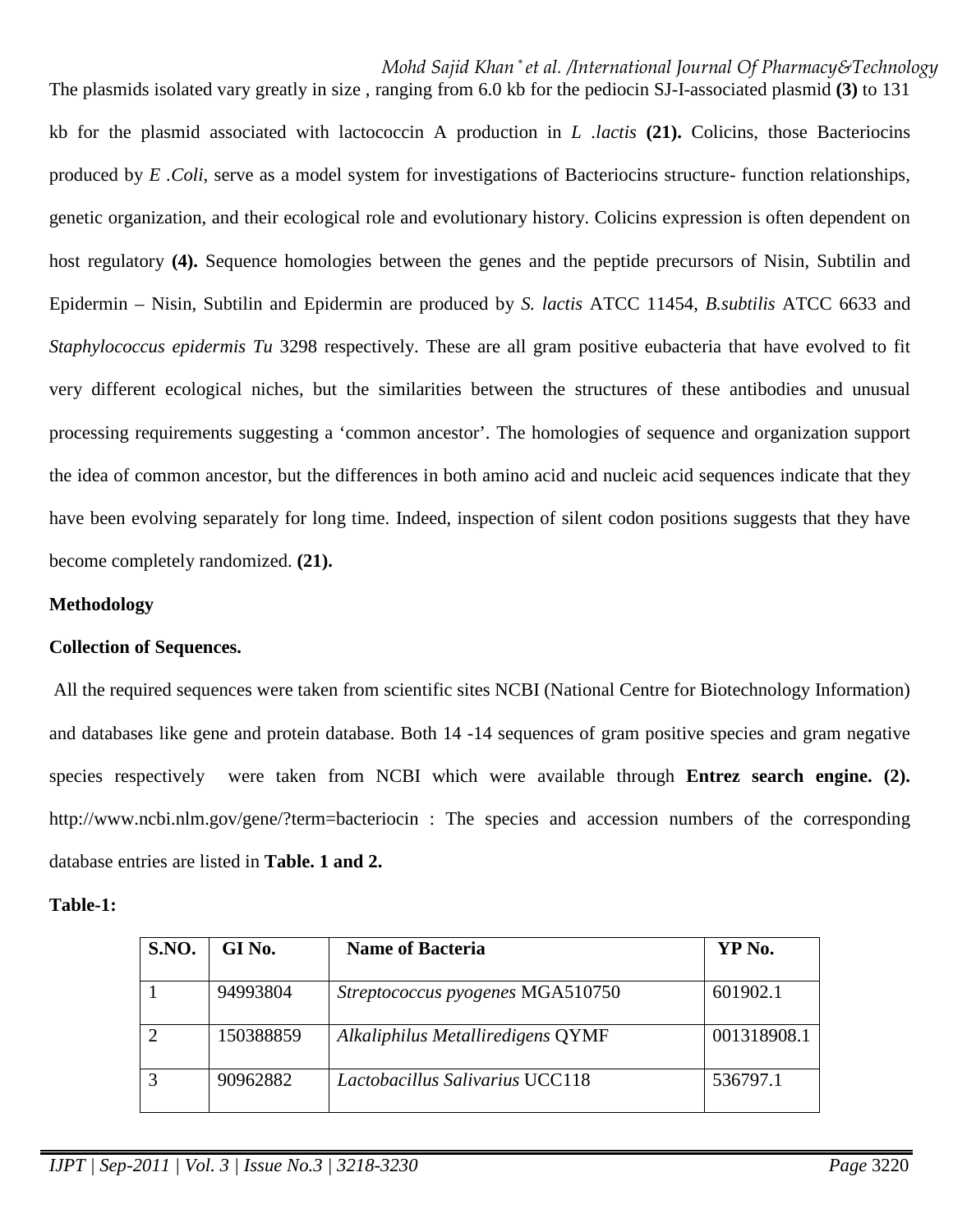*Mohd Sajid Khan \* et al. /International Journal Of Pharmacy&Technology*

| $\overline{4}$ | 220929695 | Clostridium cellolulyticum H10               | 002506584.1 |
|----------------|-----------|----------------------------------------------|-------------|
| 5              | 222530573 | Anaerocellum Thermophilum DSM 6725           | 002574455.1 |
| 6              | 152975898 | Bacillus cereus subsp. Cytotoxins NVH 391-98 | 001375415.1 |
| $\overline{7}$ | 217966022 | Listeria monocytogenes HCC23                 | 002351700.1 |
| 8              | 148267524 | Staphylococcus aures subsp. Aures JH9        | 001246467.1 |
| 9              | 116326531 | Lactococcus lactis subsp.cremoris SK11       | 796464.1    |
| 10             | 169833112 | StreptococcusPneumoniaehungray 19A-6         | 001693637   |
| 11             | 118480203 | Bacillus Thruingiensis strain A              | 897354.1    |
| 12             | 195953370 | Hydroenobaculum sp.YOAA51                    | 002121660.1 |
| 13             | 222528358 | Anaerocellum thermophilum                    | 002572240   |
| 14             | 42518692  | Lactobacillus Johnsonii NCC 533              | 964622.1    |

Gram positive species.

# **Table-2:**

| S.No.          | GI NoS.   | <b>Name of Bacteria</b>            | YP No.      |
|----------------|-----------|------------------------------------|-------------|
|                | 186683671 | Nostoc punciforme PCC73102         | 001866867.1 |
| $\mathfrak{D}$ | 218550450 | Cynothece sp. PCC 7424             | 002378779.1 |
| 3              | 184157551 | Acinetobacter Baumannii ACICU      | 001845890.1 |
| 4              | 121610805 | Verminephrobacter eiseniae EF 01-2 | 998612.1    |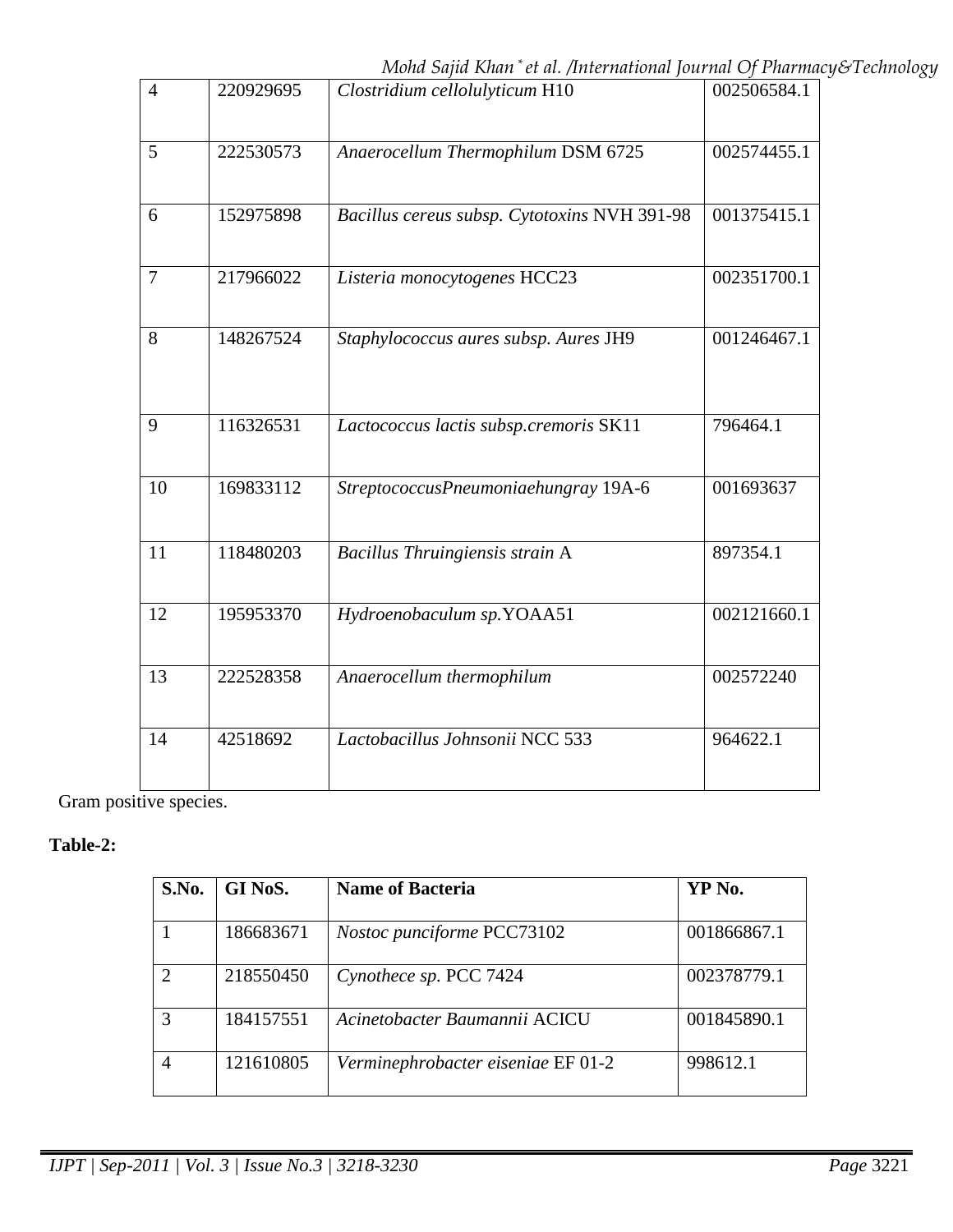*Mohd Sajid Khan \* et al. /International Journal Of Pharmacy&Technology*

| $\overline{5}$ | 167627136 | philomiragia<br>subsp.<br>Francisella | 001677636.1 |
|----------------|-----------|---------------------------------------|-------------|
|                |           | Philomiragia ATCC 25017               |             |
| 6              | 237809814 | Salmonella enterica                   | 002894254   |
| $\overline{7}$ | 198244574 | Tolumonas anensis DSM 9187            | 002894254   |
| 8              | 187930501 | Ralstonia picketti 12 J               | 002218157.1 |
| 9              | 75812518  | Anabaena variabilis ATCC 29413        | 320137.1    |
| 10             | 257058440 | Cynothece sp. PCC 8802                | 003136328.1 |
| 11             | 42527932  | Treponema lanticola ATCC 35405        | 973030.1    |
| 12             | 188535130 | Erewinia tasmaniensis Et 1/99         | 001908927.1 |
| 13             | 189347152 | Chlorobium Limicola DSM 245           | 001943681   |
| 14             | 162419349 | Yerseinia pestis angola               | 001602741.1 |

Gram negative species.

### **Phylogenetic analysis**

 All the studies were done with the help of some phylogenetic techniques and software available online like CLUSTALX and PHYLIP. Tree construction was done with the help of the SEQBOOT program followed by PROTPARS and CONSENSE program and the tree. Moreover the BLAST (Basic local alignment search tool) program was also used to find out the homologous sequences. **(17)** 

## **Multiple Sequence Alignment: CLUSTAL X 2.0.11**

All the sequences were collected in FASTA format and multiple sequence alignment was carried out by using the

CLUSTALW program, version 2.0.11 **(7)** which was down loaded from ftp://ftp.ebi.ac.uk/pub/software/clustalw2/2.0.11/

The steps briefly included as:

- 1. Perform pair wise alignment of all the sequences by dynamic programming.
- 2. Use the alignment scores to produce a phylogenetic tree by neighbor joining.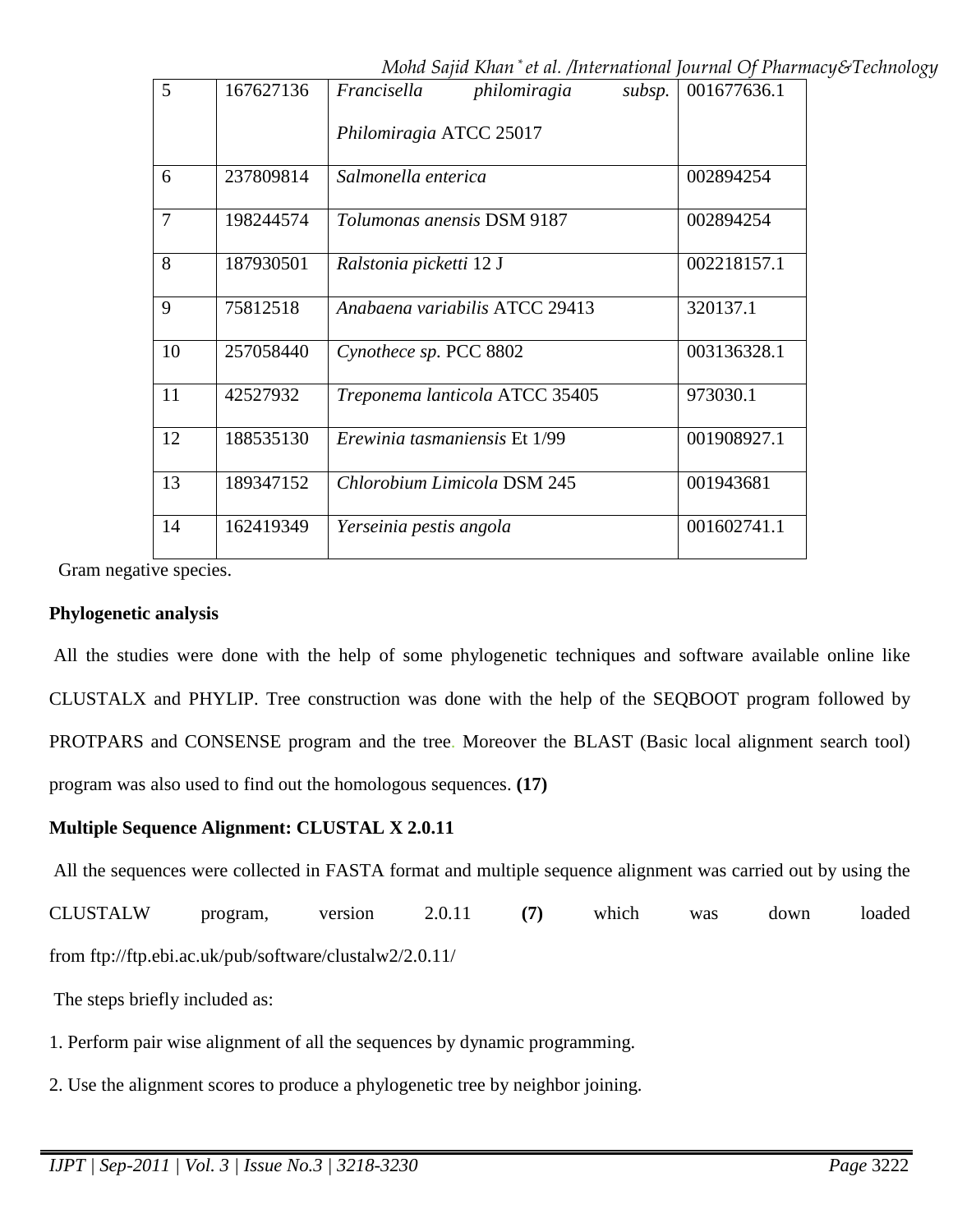3. Align the multiple sequences sequentially, guided by the phylogenetic tree.

File Edit Alignment Trees Colors Ouality Help Mode: Multiple Alignment Mode v Font: 21 v MISYRK<mark>TF</mark>VAQID<mark>A</mark>RDC<mark>GVA</mark> LASIAKYYGSDYSLAHLRELAKTNKEGTTALGIVK  $04 |ref|YP$  $60$ SIANT ISSUISLAHLEEMATHNEETTALGUIVAAR<br>AMILKHYGSALSIAYLRNIAKTTMEGTTALGLVKTA<br>AMILKHYGSALSLAYLRNIAKTTMEGTTALGLVKTA<br>LATISKQYGYKTSITKIREAAGTDKQGTNAYGL<mark>I</mark>KA<br>T<mark>G</mark>STIVSII<mark>I</mark>ALTSILTAGVSAIILEGGWTAFINLV www<br>ACLA<mark>!</mark><br>GVASI **ADCGA**  $ref|YP 00131$ **IFKKYHC** KQHD<mark>:</mark> LRKYRKDYVSOVDESDC  $821ref$  TYP 53 GIVKTAOAL  $refIFYP 00250$ QNPFKRYYCVRQHDITD 'N ref|YP 00257 **IT.YVA** GTPE **AVTT**  $\begin{array}{c} \mathbf{D} \\ \mathbf{N} \end{array}$ 00137 KRFL<mark>I</mark> SFSSF LSSKQEDSMKKAGKEDSFVVTINENSLKIDSEK reflYP YIVV  $ref/YP 00235$ KKFLS<mark>I</mark> **ILVT** VIGNI ISNTLSRDFLFKDQTEVQFKYKDDFQVLEINNS TYKENEEIL<mark>P</mark>DTKY<mark>P</mark>IAVTDWNKKYSKNE<mark>IYKRING</mark><br>LSNYKTKIPIYKLREISGTDLHGVSALGIKETLELE  $ref|YP$ 00124 KWFK DVTT LIAI  $31$  |  $ref$  |  $YP$ KKMK OODEKDCGVT  $L_{\rm{L}}$ TRESLITDIQDY<mark>F</mark>QKEGFKTKYIRSVMSIKHQTKKCR<mark>EVIAL</mark><br>J<mark>LA</mark>MISRYYGFETSISKLREVAGTDLHGTNVQGLIESGEKLG<br>LAMISRYYGFETSISKLREVAGTDLHGTNVQGLIESGEKLG  $ref|YP_00169$ VCSI WVDGGQ<br>KDCGPA **STSVL**  $03|ref|YP89$ FTKK IROHD  $ref|YP_00212$ FYKDKK<mark>P</mark>FNSV<mark>IKAVYT</mark>I  $AL$ TICLQYGKEVSIARIRQMAGTDRFGTTAYC ref1YP 00257 RKRY KQHD DCAA VKAAEK 92|ref|NP 96<mark>|M</mark>KQFN<mark>YL</mark>SHKDL VVGGRNN<mark>W</mark>QTNVGGAVGS<mark>A</mark>MIGATVGGTICGPACAVA<mark>0</mark>  $\left| \cdot \right|$ project pics - Mic **/ 國國 ( くご** 6:57 AM





## **Use of PHYLIP program for phylogenetic analysis**

The phylogenetic analysis was carried out by PHYLIP version 3.69 programs after running Clustal X program; all multiple sequence alignment data is available in PHYLIP format. PHYLIP is PHYlogeny Inference package, which is a free computational phylogenetics package of programs for inferring evolutionary trees (phylogenies) and protpars was run. http://evolution.genetics.washington.edu/phylip.html. The results were found as in **fig.2 and fig.3.** 

# **Use of BLAST for Homology sequences.**

**BLAST** (Basic Local Alignment Search Tool), is an algorithm for comparing primary biological sequence information http://blast.ncbi.nlm.nih.gov/Blast.cgi. The result of BLAST was found as in fig.4.

For Gram positive sequences: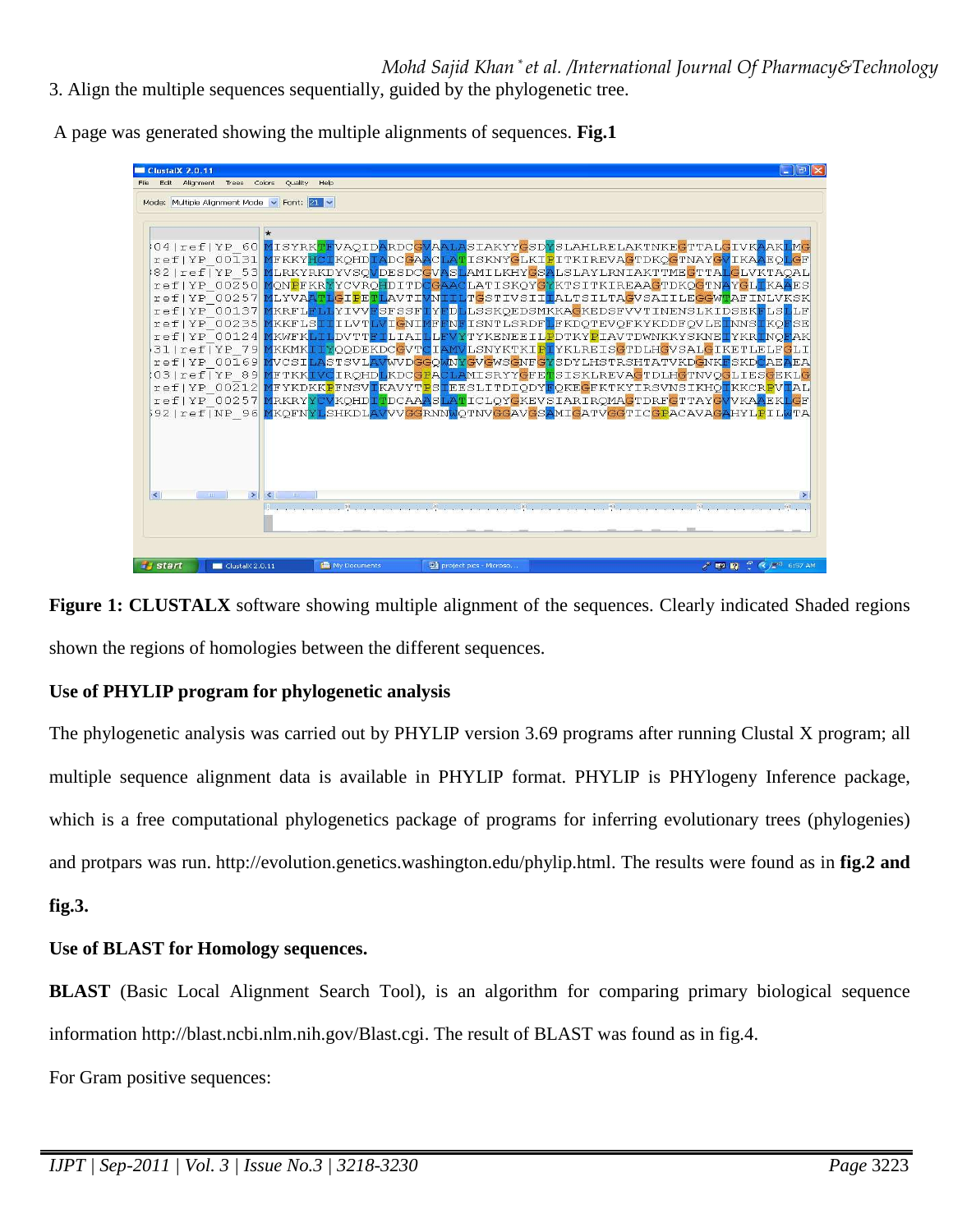

**Figure 2:** Figure shows the final output result of phylip program giving the consensus tree as phylogenetic tree for gram positive sequences.

For gram negative sequences:



**Figure 3:** Figure shows the final output result of phylip program giving the consensus tree as phylogenetic tree for gram Negative sequences.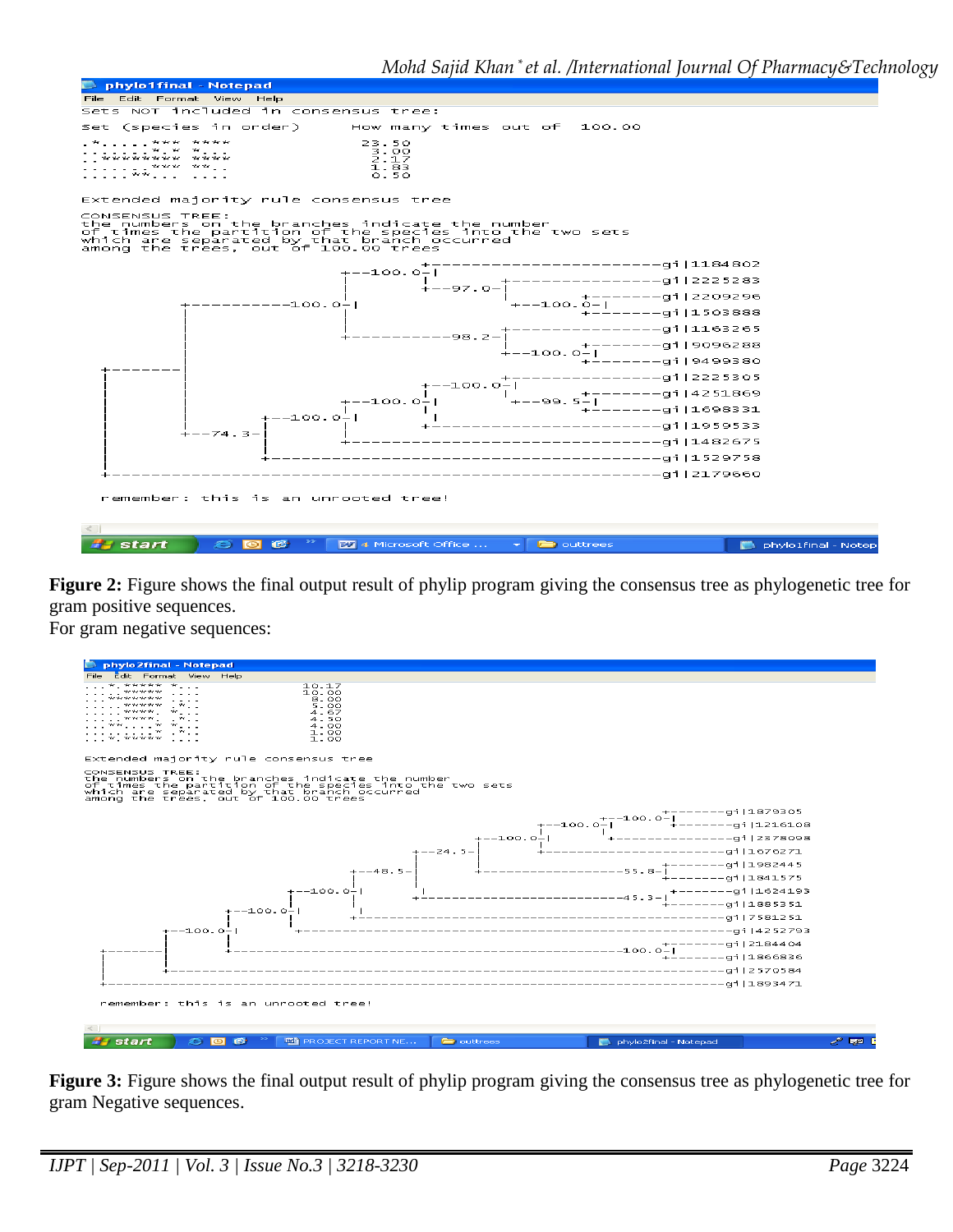### **Result of BLAST**



**Figure 4:** Figure shows the result of BLAST, which shows 100 blast hits that indicates 100 homology sequences in response to one particular submitted sequence.

## **Protein modeling – SWISS Model**

Protein Homology modeling combines sequence analysis and molecular modeling to predict three dimensional structure was done by **SWISS-Model** downloaded from (htt://www.expacy.org/swissmod/SWISS-MODEL.htm http://swissmodel.expasy.org/workspace/index.php?userid=sajqazi@gmail.com&key=02e1fc871b1d868fc4016f89 d2bd55e3&func=workspace\_modelling&prjid=P000007**)**,usingSWISS-MODEL program protein modeling of sequence of *Lactococcus Lactis* subsp. *Cremoris* SK11 having the GI No. 116326531 and ref/ YP No. 796454.1, for gram positive **fig. (5, 6 and 7)** and *Nostoc punciforme* PCC73102 GI No. 186683671 and ref/ YP. No. 001866867.1 for gram negative was generated **fig. (8 and 9).** The theoretical structure was then visualized with **Swiss-PDB Viewer** and **RasMol** to gain insight into the way in which its structure relates to its function**. (13, 20, 9).**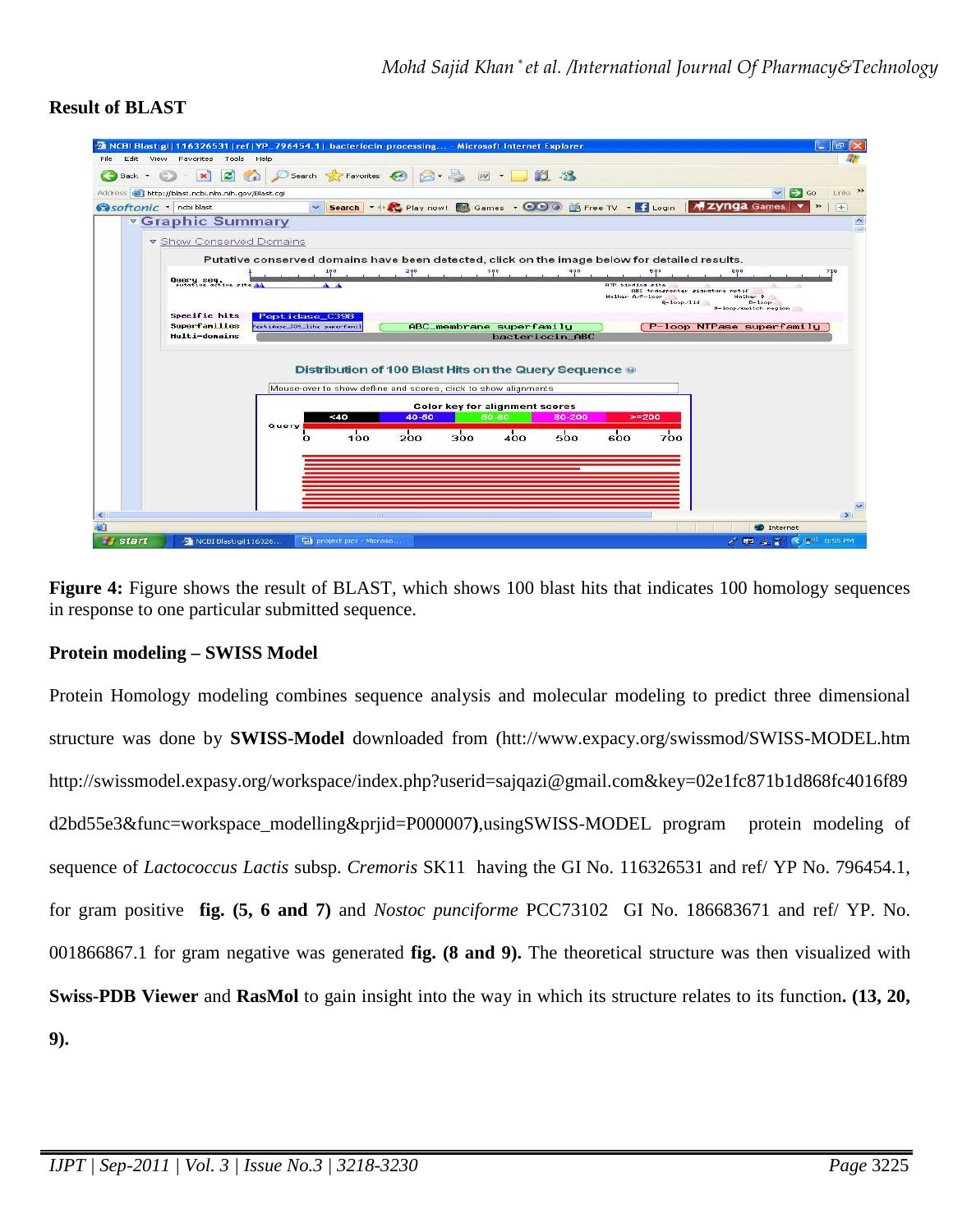### **Result of SWISS-Modeling:**

After submitting the sequence at workspace, the output result is as follows:



**Fig.5. Swiss modeling.** 



**Figure 6:** Figure shows the final predicted model of *Lactococcus Lactis* subsp. *Cremoris* SK11 by SWISS-model through RasMol.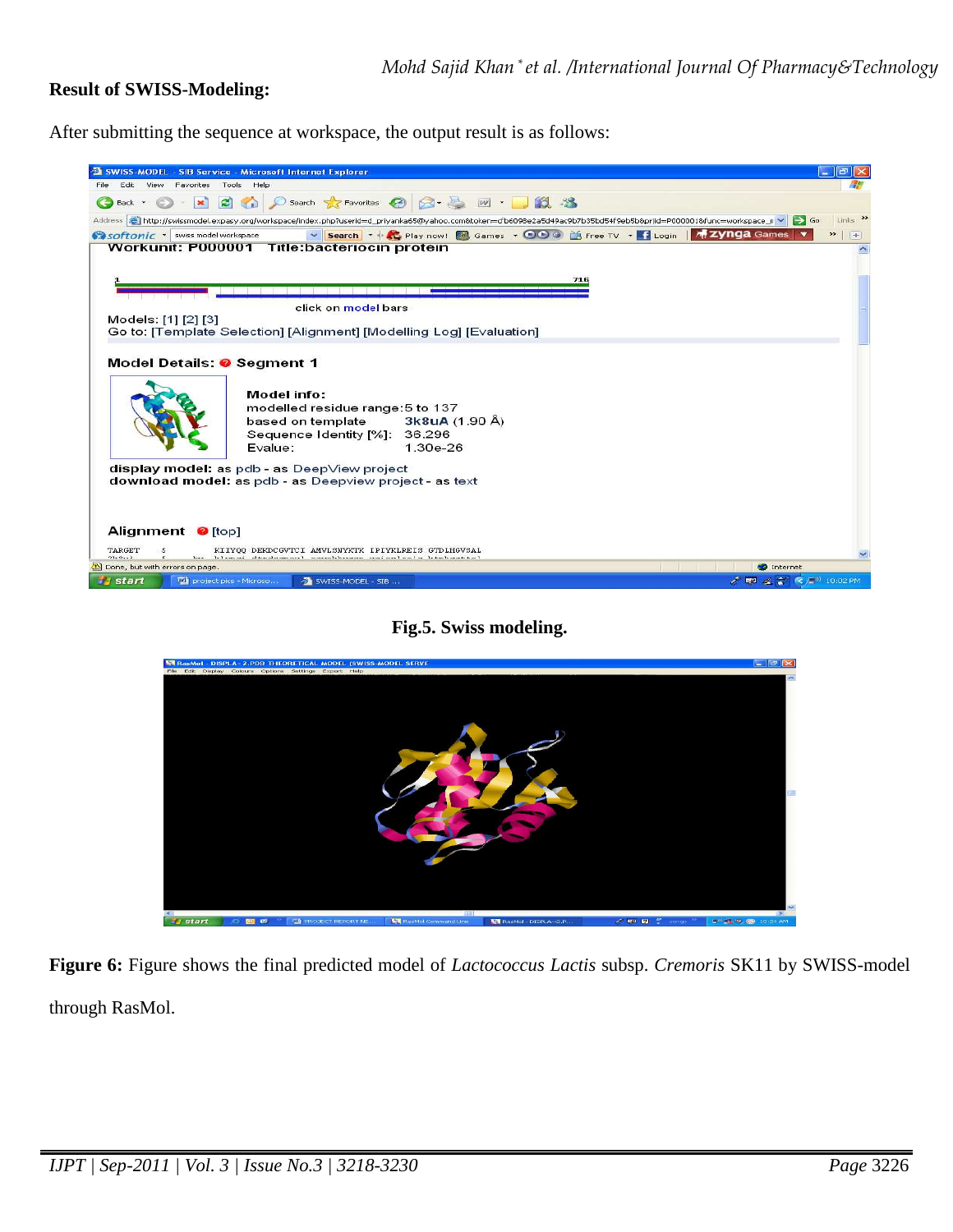| <b>Molecule Information</b> |                                                                                                                                     |  |
|-----------------------------|-------------------------------------------------------------------------------------------------------------------------------------|--|
|                             | RasWin Molecular Graphics<br>Windows Ver 2.7.5                                                                                      |  |
|                             | Classification  SWISS-MODEL SERVER (http://swissmodel.ex<br>Number of Groups  133<br>Number of Atoms  1050<br>Number of Bonds  1071 |  |
|                             | <b>OK</b>                                                                                                                           |  |

**Figure 7: Description of the model**

## **Modeling of Gram negative Bacteriocin**

NCBI Reference Sequence: YP\_001866867.1

| M Gmail - helpBIOTECH - 9 ne                   | <b>GV</b> SWISS-MODEL Workspace                            |                                                                                                                                                                                                                                                                                                                    |                                                                       |                                                                                                                                                                                                        |                                                                                                                                                | $ -$<br>$\mathbf{x}$        |
|------------------------------------------------|------------------------------------------------------------|--------------------------------------------------------------------------------------------------------------------------------------------------------------------------------------------------------------------------------------------------------------------------------------------------------------------|-----------------------------------------------------------------------|--------------------------------------------------------------------------------------------------------------------------------------------------------------------------------------------------------|------------------------------------------------------------------------------------------------------------------------------------------------|-----------------------------|
| $\mathbf{C}$                                   |                                                            |                                                                                                                                                                                                                                                                                                                    |                                                                       |                                                                                                                                                                                                        | © swissmodel.expasy.org/workspace/index.php?userid=sajqazi@gmai.com8key=02e1fc871b1d868fc4016f89d2bd55e38func=workspace_modeling8prjid=P000007 | $\frac{1}{2}$<br>G.         |
| Free Hotmail                                   | Suggested Sites 3 Web Sice Gallery M MSN India - Hotmail b |                                                                                                                                                                                                                                                                                                                    |                                                                       |                                                                                                                                                                                                        | Live Cricket Streamin   New Tab   PAR-3D   PAR-3D   RCCS Gene - GeneC PDB Metrics Report:  (@ ModBase: Search Res                              | $\infty$<br>Other bookmarks |
|                                                | <b>BIOZENTRUM</b><br><b>SIP</b>                            |                                                                                                                                                                                                                                                                                                                    |                                                                       | SWISS-MODEL Workspace<br>Modelling<br>Tools.                                                                                                                                                           | Repository<br><b>Documentation</b>                                                                                                             |                             |
|                                                | [ myWorkspace ]                                            |                                                                                                                                                                                                                                                                                                                    |                                                                       |                                                                                                                                                                                                        | [ login                                                                                                                                        |                             |
|                                                | Workunit: P000007                                          | gram negative - Overview                                                                                                                                                                                                                                                                                           |                                                                       | 1834                                                                                                                                                                                                   |                                                                                                                                                |                             |
|                                                | Models: [1] [2] [3] [4] [5] [6]                            | click on model bars                                                                                                                                                                                                                                                                                                |                                                                       |                                                                                                                                                                                                        |                                                                                                                                                |                             |
|                                                | Model Summary                                              |                                                                                                                                                                                                                                                                                                                    |                                                                       |                                                                                                                                                                                                        |                                                                                                                                                |                             |
|                                                | logs: [Templates]> [Alignment]> [Modelling]>               | <b>Model information:</b><br>Modelled residue range:<br>Based on template:<br>Sequence Identity [%]:<br>Evalue:<br><b>Quality information:</b><br>QMEAN Z-Score: -0.02<br>display model: as [pdb]* - as [DeepView project]* - in [AstexViewer]*<br>download model: as [pdb]± - as [Deepview project]± - as [text]± | 789 to 1030<br>[2ff7A] = (1.60 A)<br>51.85<br>$0.00e-1$<br>[details]* | Quaternary structure information: [details]><br>Template (2ff7): MONOMER<br>Model built: SINGLE CHAIN<br><b>Ligand information:</b><br>Ligands in the template: ADP: 1.<br>Ligands in the model: none. | [details]»                                                                                                                                     |                             |
|                                                | Global Model Quality Estimation <sup>1</sup> [+/-]         |                                                                                                                                                                                                                                                                                                                    |                                                                       |                                                                                                                                                                                                        |                                                                                                                                                |                             |
|                                                | <b>OMEAN4</b> alobal scores:                               |                                                                                                                                                                                                                                                                                                                    |                                                                       | Local scores                                                                                                                                                                                           |                                                                                                                                                |                             |
|                                                |                                                            | <b>QMEANscore4 ©</b> Estimated absolute model quality <sup>●</sup>                                                                                                                                                                                                                                                 | Score components                                                      | Coloring by residue<br>error <sup>2</sup>                                                                                                                                                              | Residue error plot                                                                                                                             |                             |
| 同<br>Model 1.pdb                               |                                                            |                                                                                                                                                                                                                                                                                                                    |                                                                       |                                                                                                                                                                                                        |                                                                                                                                                | Show all downloads<br>×     |
| Mill bacteriocin.doc - Micr<br><b>El start</b> | M Document1 - Microsof                                     | m MMX310G 3G USB Ma.                                                                                                                                                                                                                                                                                               | Microsoft Security Es                                                 | Search Results                                                                                                                                                                                         | SWISS-MODEL Works                                                                                                                              | <b>《四〇五型五日二曲》</b> 11:24 AM  |

**Fig.8. [***Nostoc punctiforme PCC 73102]* 



**Fig. 9.(***Nostoc punctiforme PCC 73102)*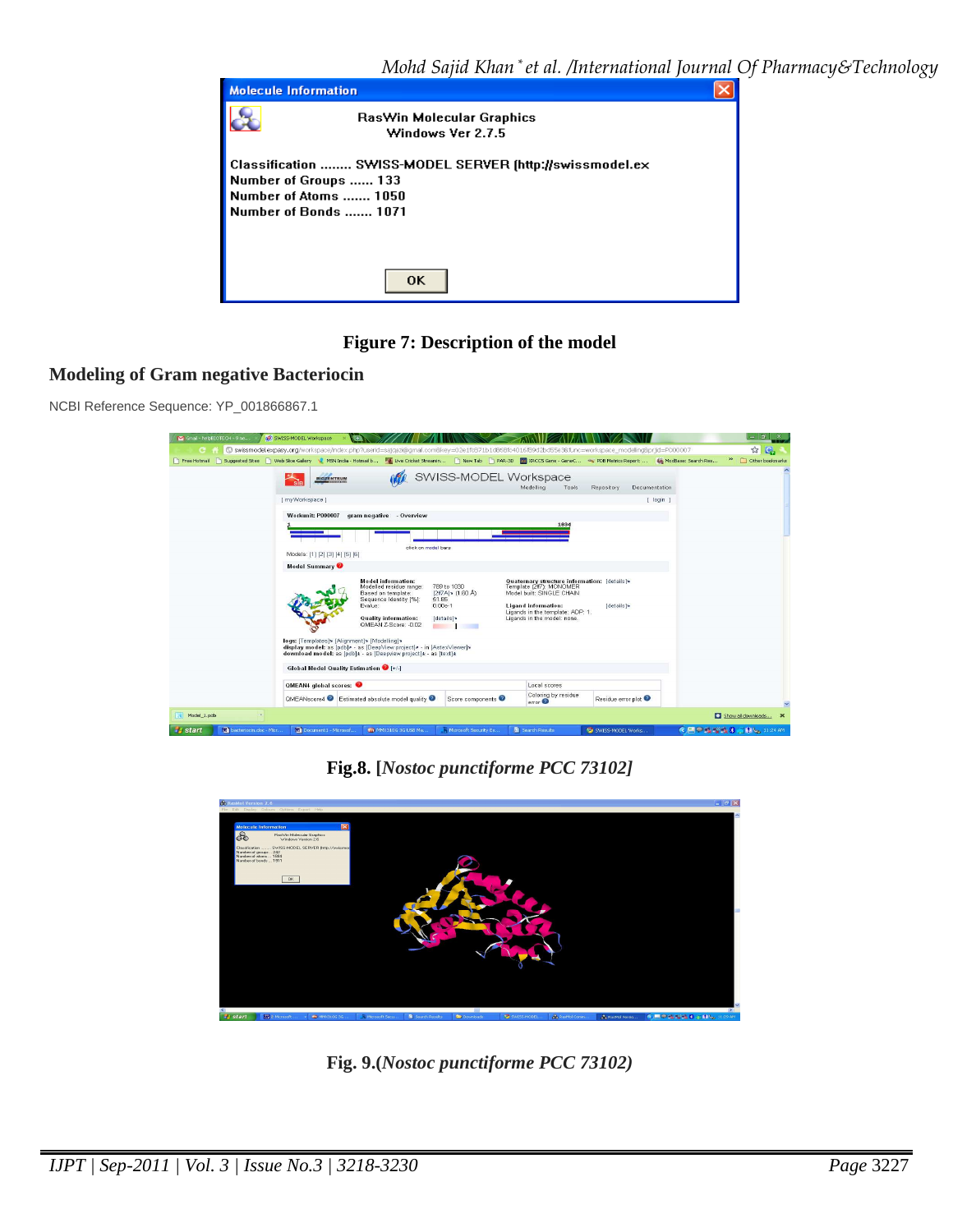### **Result and discussion**

As mentioned before PHYLIP program was used for phylogenetic tree construction. Tree was constructed on the basis of homology between the protein sequences. For the tree construction using PHYLIP program it was required to run Seqboot, PROTpars and Consense Program. Consense program gives the consensus tree as 'out tree', which was the final tree with bootstrapped values as shown in fig.2 and 3. Phylogenetic tree of gram positive sequences shown high bootstrapped values which was clearly shown. All the bootstrapped values are greater than 50. As shown in tree the sequences with gi nos. 118480203 and 222528358, 220929695 and 150388859, 90962882 and 94993804, 222530573 and 169833112, 222530573 and 195953370, 222530573 and 148267524, 222530573 and 152975898, 118480203 and 94993804 shares common value of 100.0 which is the maximum value. Thus they are pretty much similar to one another and have large area of homology between them. Lowest value was 74.3, which was found between sequences with gi nos.  $1184080203$  and  $152975898$ , indicating they were not much similar. Phylogenetic tree for gram negative sequences shown as all values are not high and found even less than 50. These low bootstrapped values indicate that they were not much related with one another as in the case of gram positive sequences. Protein modeling carried out by SWISS model showing presence of alpha and beta sheets in both the protein of gram negative and gram positive bacteria.

### **Conclusion**

Collected information from NCBI database of gram negative and gram positive bacteria of bacteriocin producing were analysed by performing multiple sequence alignment Using Clustal X (version 2.0.11) software and Phylip version 3.69 software package Phylogram. Trees shown evolutionary relationship among the organisms and the distance shows the closeness among them. It was analyzed on the basis of phylogenetic trees and sequence analysis that all bacteriocin producing bacteria with high bootstrip value were highly homologous but both gram positive and gram negative were evaluated phylogenetically distinctly. From proteins modeling generated from SWISS model, it was noticed that due to the presence of more number of alpha and B sheets, the coding sequences remains conserved during period of evolutions.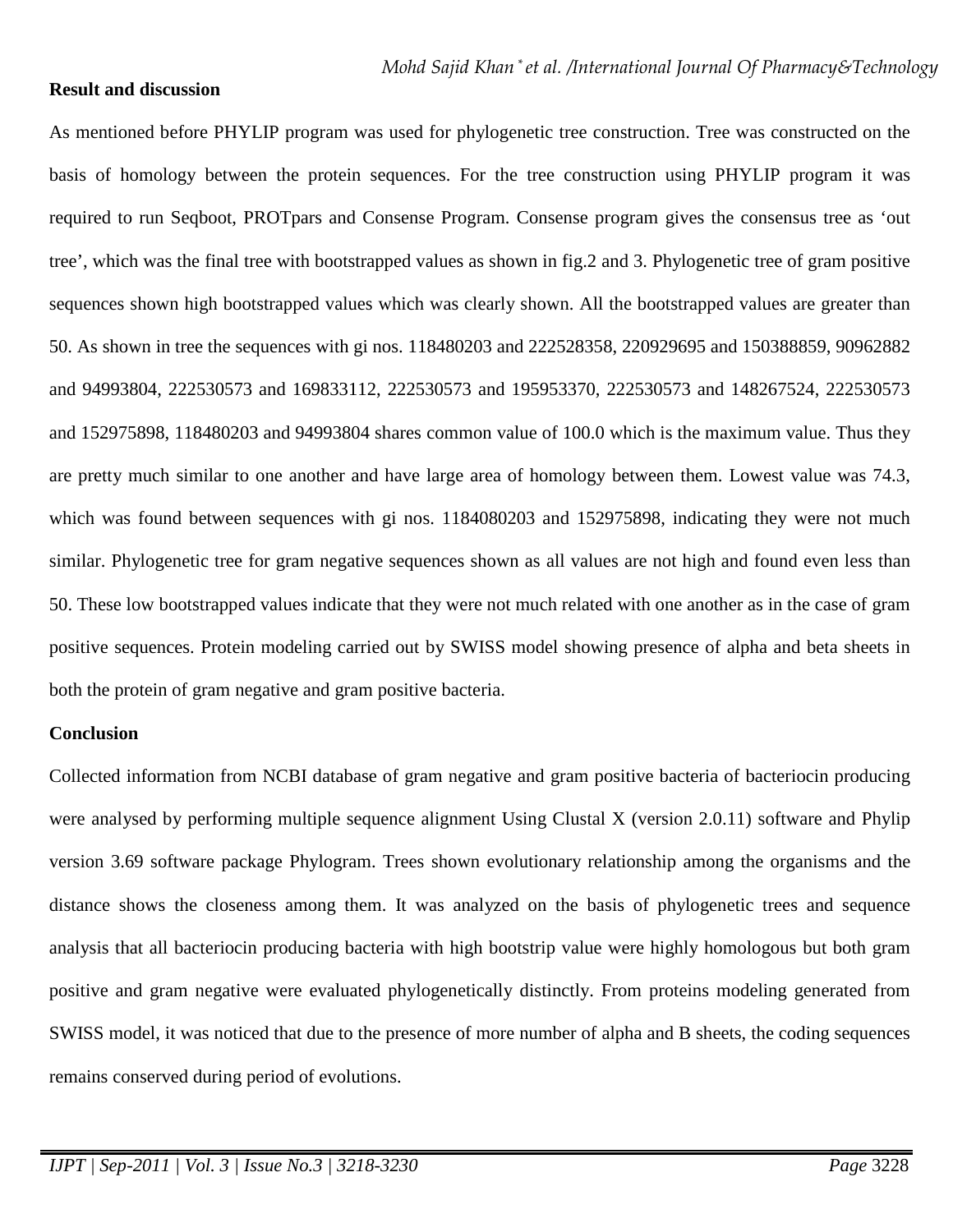#### **References :**

- 1. B. Ray, Fundamental food microbiology, CRC Press, Washington, 1996.
- 2. D. A. Benso, I. Karsch-Mizrachi, I, D.J. Lipman, J. Ostell, and D.L.Wheeler, *Nucleic Acids Res,* 2006, Vol. 34, pp. D16-D20.
- 3. F.A. Schved, Lalazer, Y. Henis B.J. Juven, *J Applied Bacteriology,* 1993, *Vol. 74,* pp. 67-77.
- 4. G. Osnot, M. L. Nigro, M. A. Riley. *Curr pharm design,* 2005*, Vol.11,* pp. 1-9
- 5. G.W. Stoddard, J.P. Petzel, M. J. Van Belkum, J.Kok, L .L. McKay, *Appl Environ Microbiol,* 1992, Vol. 58 pp1951-1961
- 6. H. Chen, D. Hoover, *Compr. Rev. Food Sci. Food Safety*, 2003, *Vol. 2,* pp.82–100.
- 7. J. D. Thompson, D.J. Higgins, T. J. Gibson, *Nucleic acids Res,* 1994, *Vol. 22* (22), pp.4673-4680.
- 8. J. Nissen-Meyer, I. F. Nes, *Arch. Microbiol,* 1997, Vol. 167, pp. 67-77.
- 9. K. Arnold, L. Bordoli, J. Kopp, T. Schwede, 2006, Bioinformatics, 2006,Vol. 22, pp. 195–201.
- 10. M.D. Collins, P.A. Lawson, A. Willems, J.J. Cordoba, J. Fernandez- Garayzabal, P. Garcia, J. Cai, H. Hippe, J.A.E. Farrow, *Intl. J. Syst. Bacteriol*,1994, *Vol. 44,* pp. 812–826.
- 11. M.M. Brashears, D. Jaroni, J. Trimble, *Journal of Food Protection,* 2003, Vol*. 66(3),* pp.355-363.
- 12. M.W. Paker, F. Pattus,A. D. Tucker, and D. Tsernoglou, *Nature,* 1989 ,*Vol. 37,* pp. 93-96.
- 13. N. Guex, M. C. Peitsch, 1997, *Electrophoresis,* 1997, *Vol. 18*, pp 2714–2723.
- 14. P. Chaveerach, L.J.A. Lipman, F.V. Knapen, *Int J Food Microbiol* , 2004, *Vol. 90,* pp 43-50.
- 15. P. R. Hayes, Microbiologia e Higiene de los Alimentos, Zaragoza : Acribia, S.A.,1993.
- 16. P.G. Casey, G.D. Casey, G.E. Gardiner, M. Tangney, C. Stanton, R.P. Ross, C. Hill, and F.G. Fitzgerald, *Letters in Applied Microbiology*, 2004, *Vol. 39(5),* pp. 431-438.
- 17. R. R. So kal, F. J. Rohlf, *Syst. Zool*,1981, *Vol. 30*, pp. 309-325.
- 18. R.W. Jack, J.R. Tagg, B. Ray, *Microbiol. ReS,* 1995, *Vol, 59*, pp. 171-200.